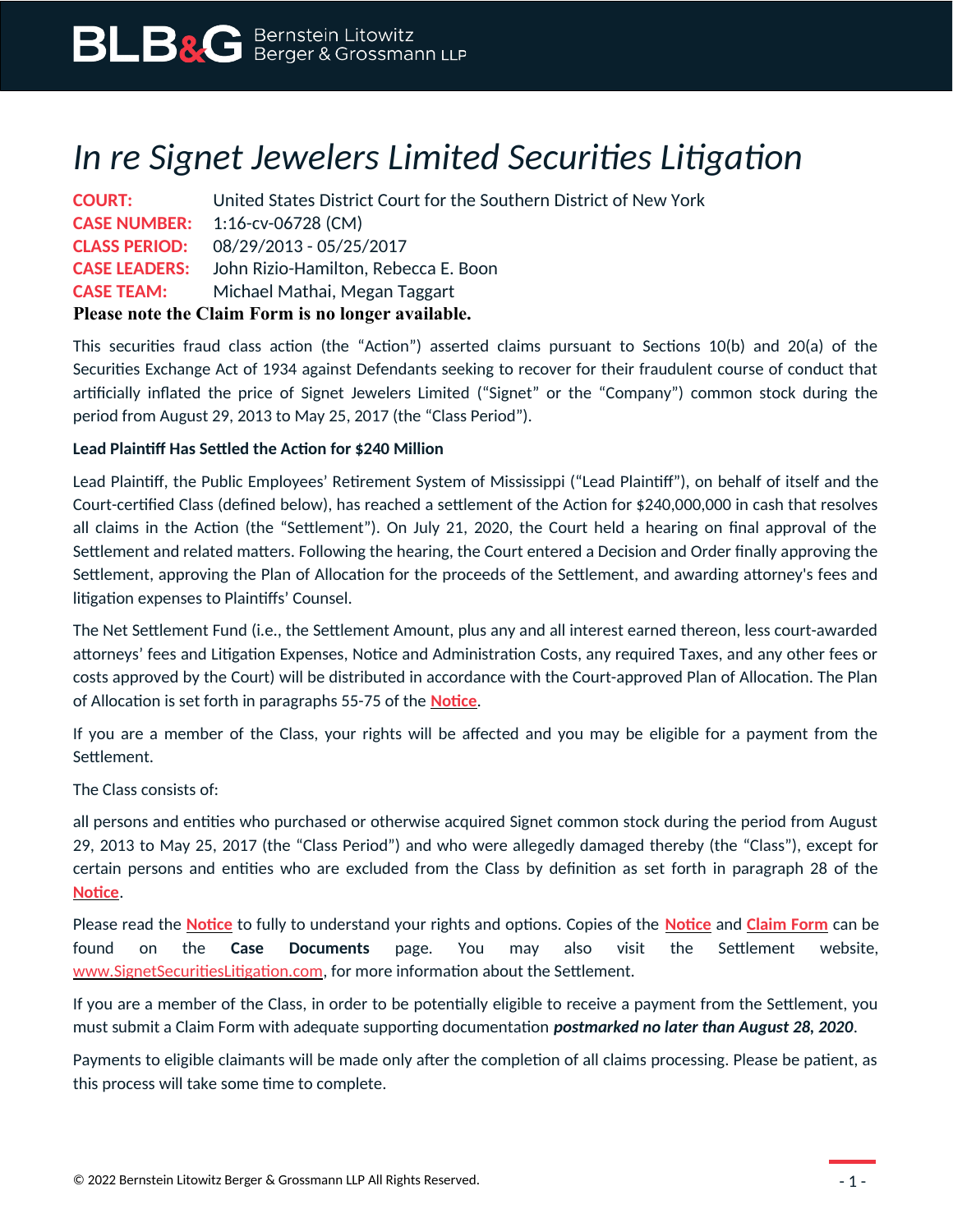

#### **IMPORTANT DATE AND DEADLINE**

**August 28, 2020 Claim Filing Deadline.** Claim Forms must be *postmarked no later than August 28, 2020* to be eligible for a payment from the Settlement.

#### **Background**

Signet is the world's largest retailer of diamond jewelry. It operates thousands of jewelry stores in North America and the United Kingdom under well-known trademarks including "Kay," "Jared," "Zales," "J.B. Robinson," and "Peoples." The action alleged that, throughout the Class Period, Signet and its senior officers made a series of materially misleading statements and omissions about (i) the strength of its in-house customer financing credit portfolio, and (ii) a culture of severe sexual harassment at the Company.

Specifically, throughout the Class Period, Signet falsely touted the Company's financial strength by repeatedly representing that its credit portfolio was a key strategic advantage for the Company, that was very "conservatively managed," including with "stringent" underwriting practice. However, after years of maintaining these assurances, Signet suddenly revealed in mid-2016 that it had begun a strategic review of its credit portfolio, and worse, had solicited offers to sell the entire credit book. In May 2017, Signet revealed, for the first time, that 45% of portfolio consisted of subprime loans. As a result of these unexpected disclosures, the price of the Company's stock plummeted, causing substantial investor losses.

Separately, Signet has been defendant in a class action arbitration, pending since 2008, alleging gender discrimination. Signet never fully disclosed the extent of its misconduct, and always downplayed its alleged misconduct as involving only allegations of gender discrimination concerning store-level employment practices. In truth, Signet was rife with systemic sexual harassment that pervaded the Company at all levels, and which was condoned and exemplified by the behavior of its former CEO, who personally participated in harassing and discriminatory activities. When documents making these facts clear were released in February 2017 and reported on by the Washington Post, Signet's stock plummeted, causing additional losses.

On July 27, 2017, the Public Employees' Retirement System of Mississippi was appointed Lead Plaintiff in the Action against Signet and its senior officers, and BLB&G was appointed Lead Counsel. Lead Plaintiff filed the Fifth Amended Complaint on March 22, 2018. On March 30, 2018, Defendants moved to dismiss the Fifth Amended Complaint; briefing on Defendants motion was completed on April 13, 2018; and on November 26, 2018, the Court denied Defendants' motion to dismiss.

On March 15, 2019, Lead Plaintiff filed its motion for class certification. On July 10, 2019, the Court granted Lead Plaintiff's motion for class certification, in part, and certified a class of investors in Signet stock from August 29, 2013 to May 25, 2017.

On July 24, 2019, Defendants filed a petition for appeal to the Second Circuit pursuant to Federal Rule of Civil Procedure 23(f) based on the Court's class certification decision. Lead Plaintiff opposed that petition on August 5, 2019. The Second Circuit granted Defendants' petition on November 19, 2019.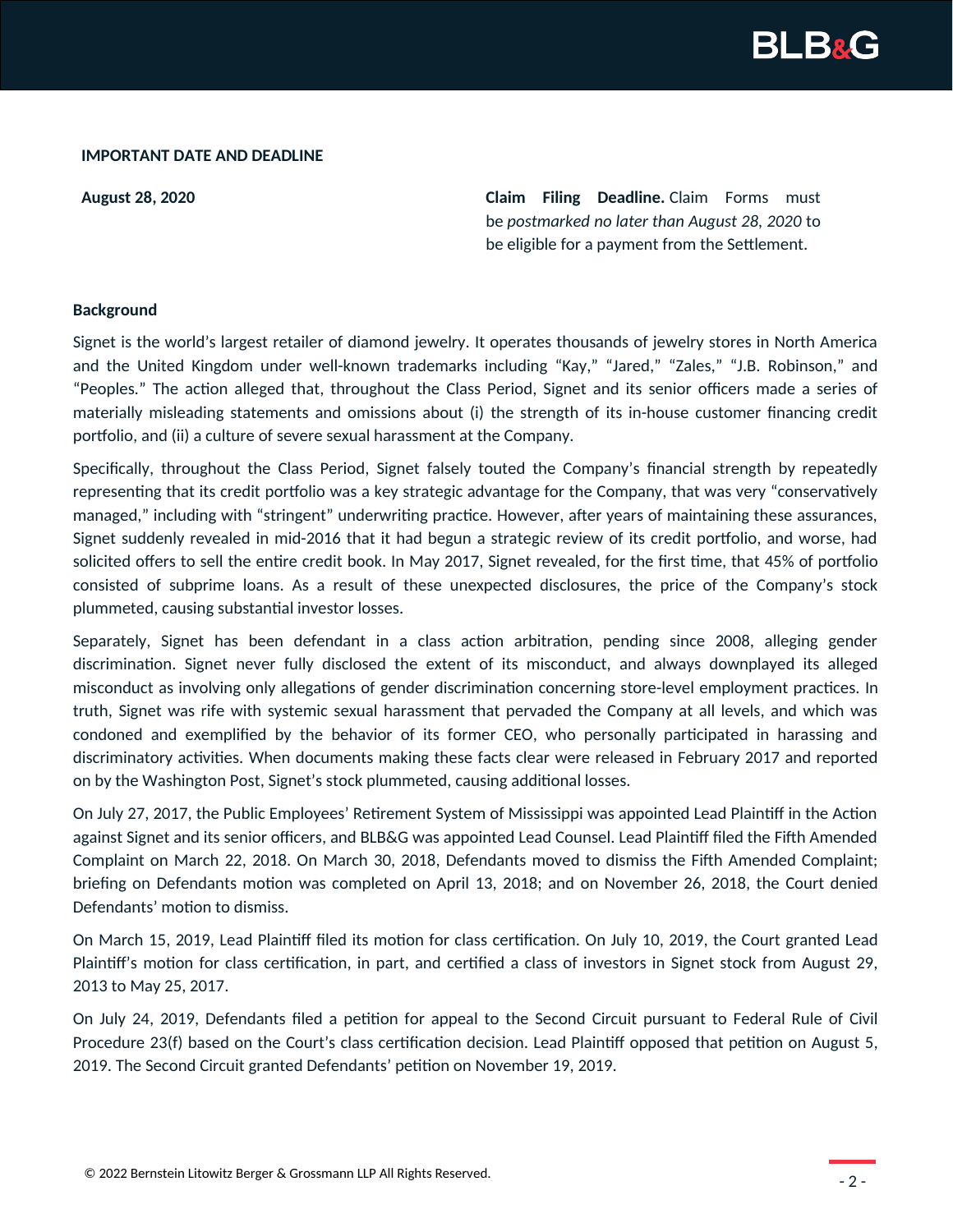

On March 16, 2020, Lead Plaintiffs and Defendants entered into the Stipulation and Agreement of Settlement setting forth the terms and condition of the proposed Settlement of the Action for \$240 million in cash. On March 26, 2020, Lead Plaintiff filed its motion for preliminary approval of the settlement with the Court. The Court granted Lead Plaintiff's motion on April 14, 2020. Lead Plaintiff filed its motion for final approval of the Settlement with the Court on June 16, 2020. During a final settlement hearing on July 21, 2020, the Court granted Lead Plaintiff's motion and the Settlement was approved.

## **Case Documents**

- Notice of (I) Pendency of Class Action and Proposed Settlement; (II) Settlement Fairness Hearing; and (III) Motion for an Award of Attorneys' Fees and Litigation Expenses ("Notice")
- Notice: Claim Form No Longer Available
- November 17, 2021 Order Approving Distribution
- November 12, 2021 Motion for Approval of Distribution Plan
- November 12, 2021 Memorandum of Law In Support of Motion for Approval of Distribution Plan
- November 12, 2021 Declaration of Luiggy Segura in Support Motion for Approval of Distribution Plan
- November 12, 2021 Exhibit A
- November 12, 2021 Exhibit B
- November 12, 2021 Exhibit C
- November 12, 2021 Exhibit D
- November 12, 2021 Exhibit E
- November 12, 2021 Exhibit F
- November 12, 2021 Exhibit G
- November 12, 2021 Proposed Order
- July 21, 2020 Decision and Order Approving Settlement, Plan of Allocation and the Fee Award
- July 14, 2020 Reply Memorandum of Law in Further Support of (I) Lead Plaintiff's Motion for Final Approval of Class Action Settlement and Plan Of Allocation and (II) Lead Counsel's Motion for an Award of Attorneys' Fees and Litigation Expenses
- July 14, 2020 Supplemental Declaration of Luiggy Segura Regarding: (A) Mailing of the Notice and Claim Form and (B) Report on Requests for Exclusion Received
- June 16, 2020 Notice of Lead Plaintiff's Motion for Final Approval of Class Action Settlement and Plan of Allocation
- June 16, 2020 Memorandum of Law in Support of Lead Plaintiff's Motion for Final Approval of Class Action Settlement and Plan of Allocation
- June 16, 2020 Notice of Lead Counsel's Motion for an Award of Attorney's Fees and Litigation Expenses